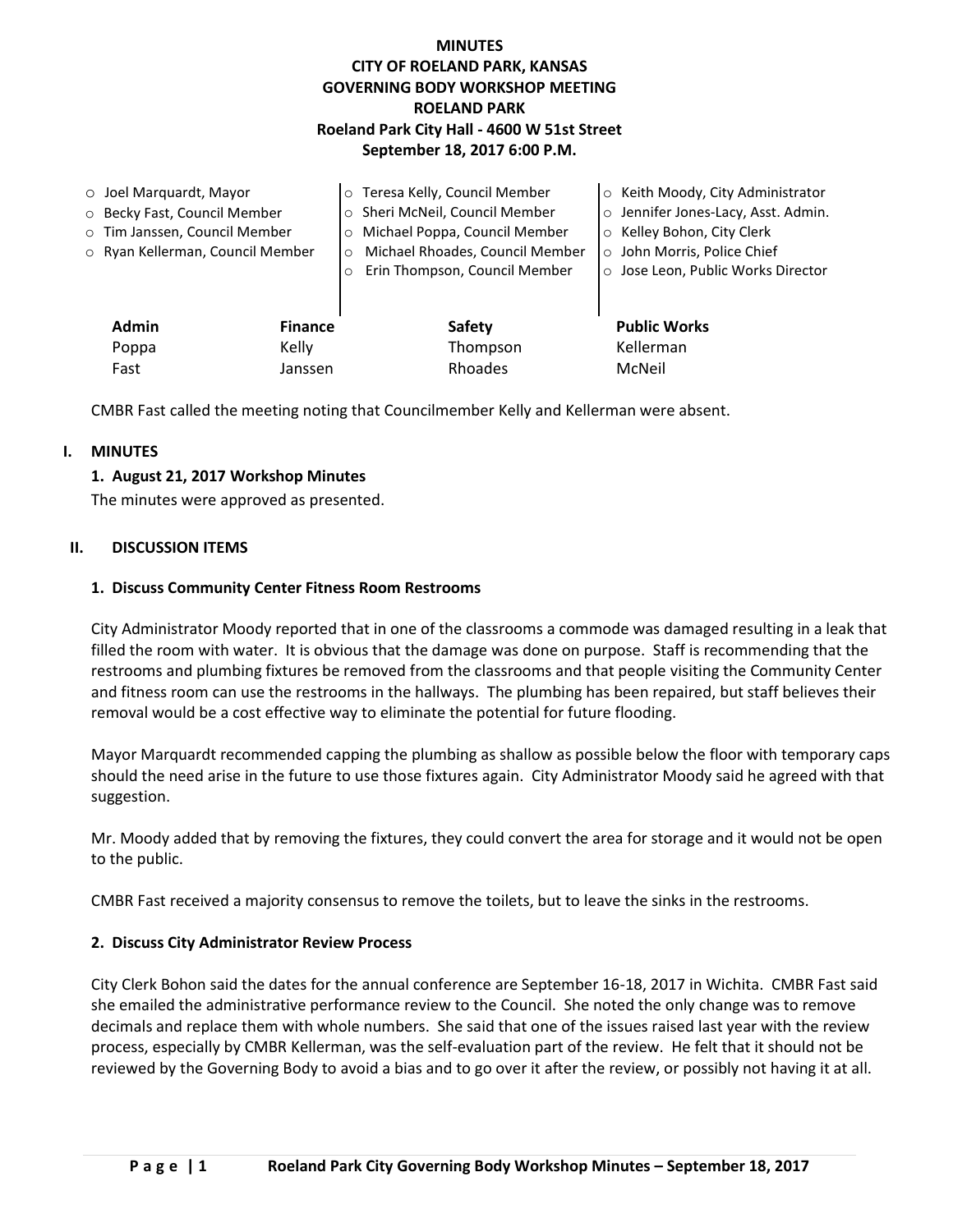After a brief discussion of the upcoming agenda schedules, it was agreed to hold an executive session on October 2<sup>nd</sup> dedicated to the City Administrator evaluation with formal approval to be at the October 16 City Council meeting.

City Administrator Moody, in his development plan, said he briefly addressed things that have been worked on or steps that have been accomplished on the development plan in the past year. He will forward those to CMBR Kelly and CMBR Fast. He has also been gathering comparable information on compensation packages for city administrators in other communities. He will also provide last year's information for comparison in their consideration.

CMBR Fast reiterated CMBR Kellerman's opinion not to do a self-assessment. Mayor Marquardt said a self-assessment seems like a good idea, but it should be done after the Governing Body review.

CMBR Rhoades said if City Administrator Moody wants to do one he should, but he does not believe the Council should see it before they give their review.

CMBR Janssen also said he would like to see it after the review.

CMBR McNeil said it should be up to City Administrator Moody if he wants to do one, but let the Council see it after the meeting.

CMBR Thompson agreed with going over the self-assessment after their review.

CMBR Fast will e-mail her information out to the Council and would appreciate their input several days before October 2nd.

# **3. Discussion on Invasive Weeds**

Ms. Jones-Lacy said this item came to staff's attention because of a complaint from a resident on the excess growth of a tree in his yard that is coming out of his neighbor's yard. The ordinance addresses invasive species and noxious weeds, but not overhanging branches. The city forester has noted that there are many communities that have language regarding uncontrolled excessive growth. They would like to add language that would allow a mechanism for a resident to deal with a neighbor's growth creeping into their yard. Ms. Jones-Lacy said the city would not proactively enforce this, but if a resident brings it to their attention, then the City may be of some assistance. Ms. Jones-Lacy also stated the language would be geared toward the overgrowth from the plant and not from the seeds that take root in someone else's yard.

CMBR McNeil felt the language was over-reaching and the punishment of up to no more than three days in jail and a \$499 fine was crazy. Ms. Jones-Lacy said this is the standard punishment for any nuisance violation.

CMBR Rhoades suggested giving a resident ten days' notice to resolve the problem. If it is not resolved, then the City could charge \$15 for every 15 minutes that a Public Works employee takes to resolve the problem.

City Administrator Moody said the city is trying to get out of the business of doing maintenance on people's property. He feels a better way to solve the problem long-term is to let residents know that they are not supposed to let a plant grow in their neighbor's yard or they'll be subject to this fine. If the resident does not do something to prevent it from reentering their neighbor's property, then this ordinance is a way to help them take action to better control this species.